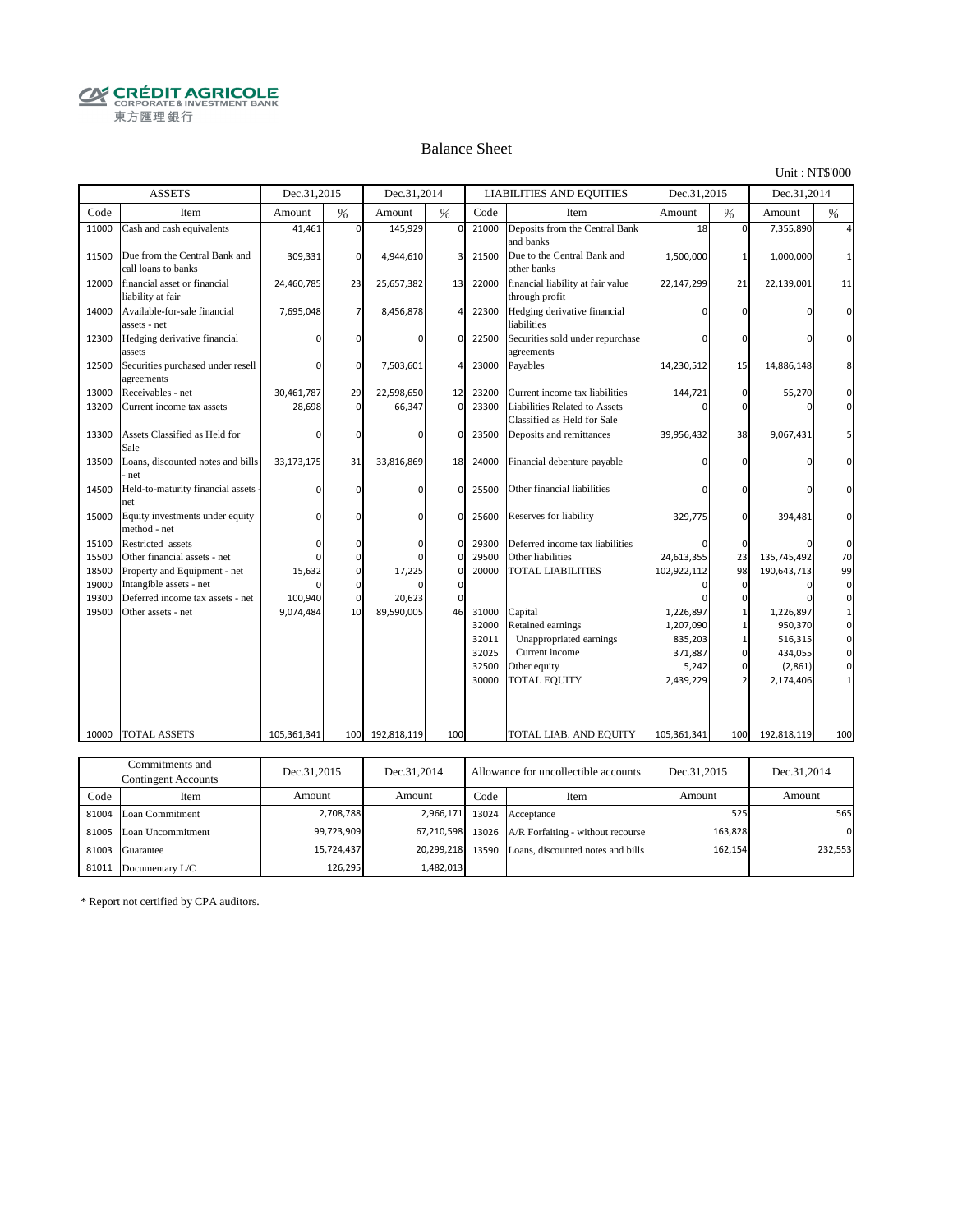**CALCOUT AGRICOLE**<br>
CORPORATE & INVESTMENT BANK<br>
東方匯理銀行

### Consolidate Income Statement

Unit : NT\$'000

|       |                                                                                                  | Jan.-Dec., 2015 |             | Jan.-Dec., 2014 |                |             |
|-------|--------------------------------------------------------------------------------------------------|-----------------|-------------|-----------------|----------------|-------------|
| 代碼    | 項<br>目                                                                                           | Amount          | $\%$        | Amount          | $\%$           | Variable %  |
| 41000 | Interest income                                                                                  | 868,791         | 88          | 828,638         | 83             |             |
| 51000 | Interest expense                                                                                 | (494, 695)      | (50)        | (390, 392)      | (39)           | 27          |
|       | Net interest (expense) income                                                                    | 374,096         | 38          | 438,246         | 44             | (15)        |
|       | Other operating income                                                                           | 0               | 0           | 0               | $\overline{0}$ | 0           |
|       | Commission income                                                                                | 127,556         | 13          | 124,474         | 13             |             |
|       | Gain (loss) on financial assets or liabilities<br>measured at fair value through profit and loss | (112, 450)      | (11)        | 543,977         | 55             | (121)       |
|       | Realized gain (loss) on available-for-sale<br>financial assets                                   | (34, 631)       | (3)         | 0               | 0              | 0           |
|       | Realized gain (loss) on held-to-maturity<br>financial assets                                     |                 | 0           |                 | 0              |             |
|       | Foreign exchange gains (losses) - net                                                            | 448,304         | 45          | (116, 693)      | (12)           | (484)       |
|       | Impairment loss on assets (reversal of                                                           |                 |             |                 |                |             |
|       | impairment loss on assets)                                                                       |                 | 0           | 0               | 0              |             |
|       | Others                                                                                           | 189,845         | 19          | 163,870         | 17             | 16          |
|       | Net income                                                                                       | 992,720         | 101         | 1,153,874       | 117            | (14)        |
| 58200 | Bad debt expenses                                                                                | 0               | 0           | (100,000)       | (10)           | (100)       |
|       | Operating expenses                                                                               | 0               | 0           | 0               | $\overline{0}$ | 0           |
| 58500 | Employee benefits                                                                                | (298, 709)      | (30)        | (295, 602)      | (30)           | 1           |
| 59000 | Depreciation and amortization expense                                                            | (3, 124)        | 0           | (3, 495)        | $\overline{0}$ | (11)        |
| 59500 | Other general and administrative expenses                                                        | (274, 819)      | (28)        | (242, 035)      | (24)           | 14          |
|       | Consolidated income (loss) from continuing operations before<br>income tax                       | 416,068         | 42          | 512,742         | 52             | (19)        |
| 61003 | Consolidated income (loss) from continuing operations - Income<br>tax (expense) benefit          | (44, 181)       | (4)         | (78, 687)       | (8)            | (44)        |
|       | Consolidated income (loss) from continuing operations - after<br>income tax                      | 371,887         | 37          | 434,055         | 44             | (14)        |
| 62500 | Income (loss) from discontinued operations                                                       | 0               | $\mathbf 0$ | 0               | $\mathbf 0$    | 0           |
|       | Net income (loss)                                                                                | 371,887         | 37          | 434,055         | 44             | (14)        |
|       | Other comprehensive income                                                                       |                 |             |                 |                |             |
| 65001 | Exchange differences on cumulative translation adjustments                                       | 3,028           | 0           | 0               | 0              | 0           |
| 65011 | Unrealized gain (loss) on available-for-sale financial assets                                    | 4,739           | 0           | 0               | 0              |             |
| 65031 | Remeasurement of defined benift plans                                                            |                 | $\Omega$    |                 | O              |             |
|       | 65051 Other comprehensive income after tax                                                       | 0               | $\pmb{0}$   | 0               | 0              | $\pmb{0}$   |
|       | Total other comprehensive income                                                                 | 379,654         | 38          | 434,055         | 44             | (13)        |
|       | Net income belong to:                                                                            |                 |             |                 |                |             |
|       | Owners' equity                                                                                   | 371,887         | 37          | 434,055         | 44             | (14)        |
|       | Non-controlling Interests                                                                        |                 | 0           | 0               | 0              |             |
|       | Total other comprehensive income belong to:                                                      |                 |             |                 |                |             |
|       | Owners' equity                                                                                   | 379,654         | 38          | 434,055         | 44             | (13)        |
|       | Non-controlling Interests                                                                        |                 | $\mathbf 0$ | 0               | $\overline{0}$ | $\mathbf 0$ |

\* Report not certified by CPA auditors.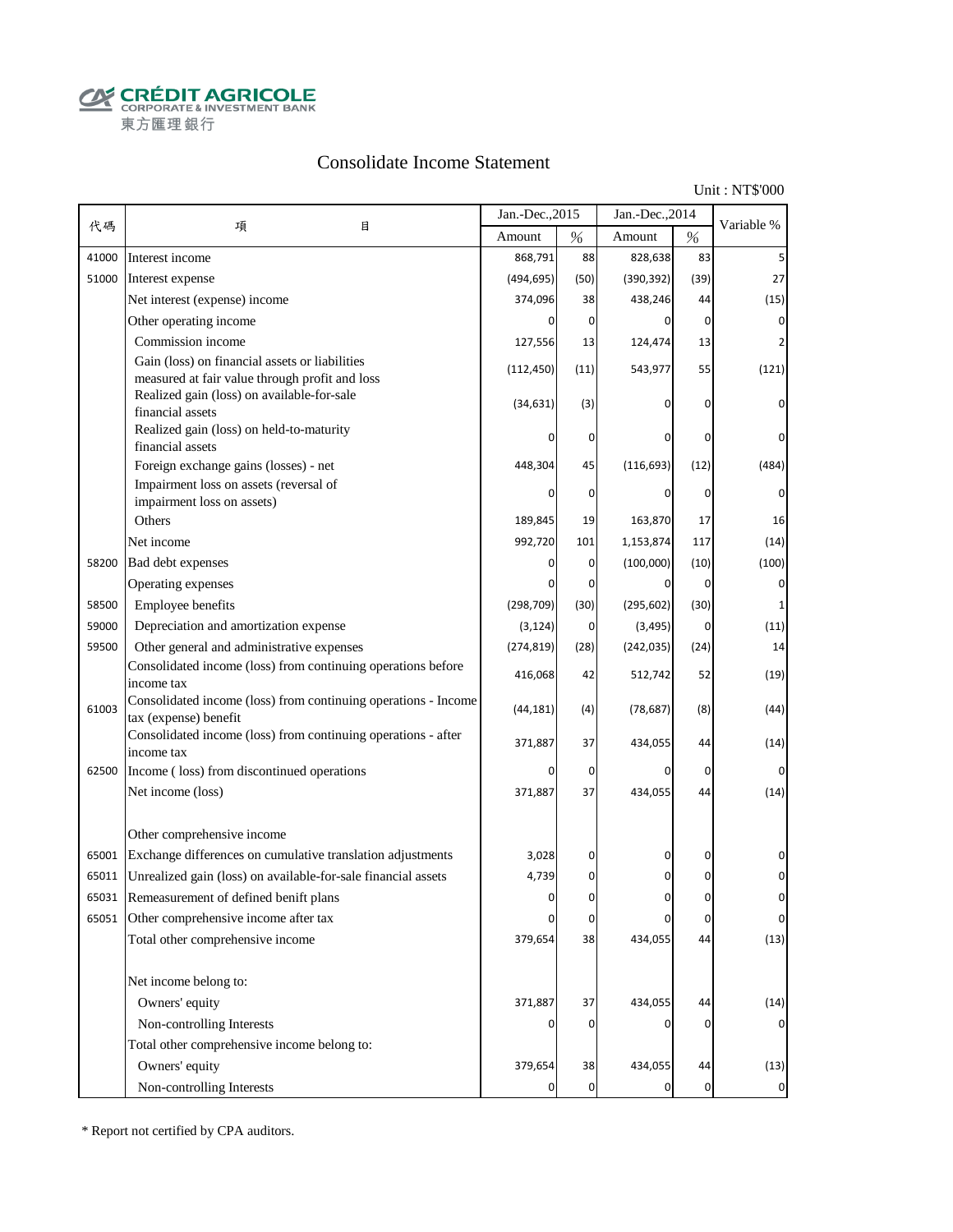

### Information on fair value hierarchy of financial instruments

#### Unit : NT\$'000

Unit : NT\$'000

| Instrument item meansured at fair value        |            | Dec.31,2015 |                    |         | Dec.31,2014 |           |                    |         |  |
|------------------------------------------------|------------|-------------|--------------------|---------|-------------|-----------|--------------------|---------|--|
|                                                | Total      | Level 1     | Level <sub>2</sub> | Level 3 | Total       | Level 1   | Level <sub>2</sub> | Level 3 |  |
| Non-derivative financial instruments           |            |             |                    |         |             |           |                    |         |  |
| Asset                                          |            |             |                    |         |             |           |                    |         |  |
| Financial assets designated at fair value      | 2,002,821  | 2,002,821   |                    |         | 3,012,661   | 3,012,661 |                    |         |  |
| through profit or loss                         |            |             |                    |         |             |           |                    |         |  |
| Held for trading financial asset               | 2,002,821  | 2,002,821   |                    |         | 3,012,661   | 3,012,661 |                    |         |  |
| Equity investment                              |            |             |                    |         |             |           |                    |         |  |
| Bond investment                                | 2,002,821  | 2,002,821   |                    |         | 3,012,661   | 3,012,661 |                    |         |  |
| Others                                         |            |             |                    |         |             |           |                    |         |  |
| Financial assets designated at fair value      |            |             |                    |         |             |           |                    |         |  |
| through profit or loss on initial recognition  |            |             |                    |         |             |           |                    |         |  |
| Available-for-sale financial assets            | 7,695,396  | 6,495,320   | 1,200,076          |         | 8,456,878   | 2,161,027 | 6,295,851          |         |  |
| Equity investment                              |            |             |                    |         |             |           |                    |         |  |
| Bond investment                                | 6,495,320  | 6,495,320   |                    |         | 6.356.827   | 2,161,027 | 4,195,800          |         |  |
| Others                                         | 1,200,076  |             | 1,200,076          |         | 2,100,051   |           | 2,100,051          |         |  |
| Liabilities                                    |            |             |                    |         |             |           |                    |         |  |
| Financial liabilities designated at fair value |            |             |                    |         |             |           |                    |         |  |
| through profit or loss                         |            |             |                    |         |             |           |                    |         |  |
| Held for trading financial liabilities         |            |             |                    |         |             |           |                    |         |  |
| Financial liabilities designated at fair value |            |             |                    |         |             |           |                    |         |  |
| through profit or loss on initial recognition  |            |             |                    |         |             |           |                    |         |  |
| Derivatives financial instruments              |            |             |                    |         |             |           |                    |         |  |
| Asset                                          |            |             |                    |         |             |           |                    |         |  |
| Financial assets designated at fair value      | 22,457,964 |             | 22,457,964         |         | 22,644,721  |           | 22,644,721         |         |  |
| through profit or loss                         |            |             |                    |         |             |           |                    |         |  |
| Hedging derivative financial assets            | ٠          |             |                    |         |             |           | ٠                  |         |  |
| Liabilities                                    |            |             |                    |         |             |           |                    |         |  |
| Financial liabilities designated at fair value | 22,147,299 |             | 22,147,299         |         | 22,139,001  |           | 22,139,001         |         |  |
| through profit or loss                         |            |             |                    |         |             |           |                    |         |  |
| Hedging derivative financial liabilities       |            |             |                    |         |             |           |                    |         |  |

### Financial asset changes in fair value measurement level 3

|                                               |           |           |                       |                        |              |                        |               | <b>Unit: NT\$'000</b>      |
|-----------------------------------------------|-----------|-----------|-----------------------|------------------------|--------------|------------------------|---------------|----------------------------|
|                                               | Beginning |           | Profit/Loss valuation | Increase during period |              | Decrease during period |               |                            |
| Item                                          | retained  | Income    | Other comprehe        | Buy in or issue        | Transfers to | Sale, disposal         | Converted out | Ending retained<br>earning |
|                                               | earnging  | statement | income                |                        | Level 3      | or settlement          | from Level 3  |                            |
| Financial assets designated at fair value     |           |           |                       |                        |              |                        |               |                            |
| through profit or loss                        |           |           |                       |                        |              |                        |               |                            |
| Held for trading financial assets             |           |           |                       |                        |              |                        |               |                            |
| Financial assets designated at fair value     |           |           |                       |                        |              |                        |               |                            |
| through profit or loss on initial recognition |           |           |                       |                        |              |                        |               |                            |
| Available-for-sale financial assets           |           |           |                       |                        |              |                        |               |                            |
| Hedging derivative financial assets           |           |           |                       |                        |              |                        |               |                            |
|                                               |           |           |                       |                        |              |                        |               |                            |

### Financial liabilities changes in fair value measurement level 3

|                                                |                      |                                               |                 |                         |                                 |                               | <u>UMIL.ITTU UUU</u>       |
|------------------------------------------------|----------------------|-----------------------------------------------|-----------------|-------------------------|---------------------------------|-------------------------------|----------------------------|
|                                                | Beginning            |                                               |                 | Increase during period  |                                 | Decrease during period        |                            |
| Item                                           | retained<br>earnging | Valuation of profit/loss during<br>the period | Buy in or issue | Transfers to<br>Level 3 | Sale, disposal<br>or settlement | Converted out<br>from Level 3 | Ending retained<br>earning |
| Financial liabilities designated at fair value |                      |                                               |                 |                         |                                 |                               |                            |
| through profit or loss                         |                      |                                               |                 |                         |                                 |                               |                            |
| Held for trading financial liabilities         |                      |                                               |                 |                         |                                 |                               |                            |
| Financial liabilities designated at fair value |                      |                                               |                 |                         |                                 |                               |                            |
| through profit or loss on initial recognition  |                      |                                               |                 |                         |                                 |                               |                            |
| Hedging derivative financial liabilities       |                      |                                               |                 |                         |                                 |                               |                            |
|                                                |                      |                                               |                 |                         |                                 |                               |                            |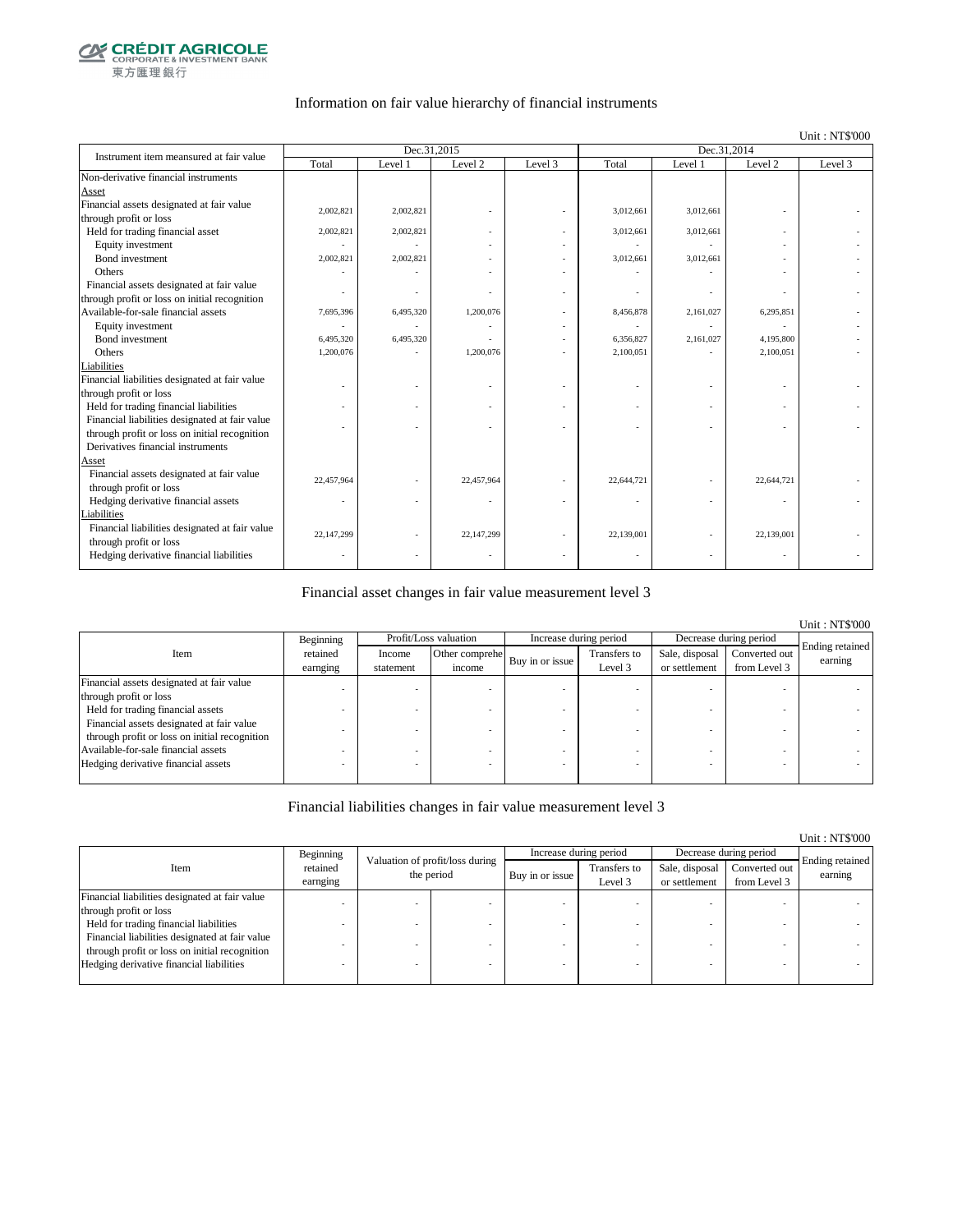

### ASSETS QUALITY

Unit : NT\$'000, %

| Year \ Month               |                                  |                   |                          | Dec.31,2015                                     |                     |                                                                  | Dec.31,2014              |                          |                                                 |                      |                                                      |
|----------------------------|----------------------------------|-------------------|--------------------------|-------------------------------------------------|---------------------|------------------------------------------------------------------|--------------------------|--------------------------|-------------------------------------------------|----------------------|------------------------------------------------------|
|                            | <b>ITEM</b>                      | Overdue<br>Amount | Loan<br>Amount           | $%$ of<br>Overdue<br>loans<br>to Total<br>loans |                     | $%$ of<br>Loan loss reserve Loan loss reserve<br>to Overdue Loan | Overdue<br>Amount        | Loan<br>Amount           | $%$ of<br>Overdue<br>loans<br>to Total<br>loans | Loan loss<br>reserve | $%$ of<br>Loan loss<br>reserve<br>to Overdue<br>Loan |
| Corporate Finance          | Security                         | $\sim$            | 216,699                  |                                                 | 162,154             |                                                                  | $\blacksquare$           | ,270,855                 |                                                 | 232,553              |                                                      |
|                            | Unsecurity                       |                   | 33,118,630               |                                                 |                     |                                                                  |                          | 32,778,567               |                                                 |                      |                                                      |
|                            | Housing Loan                     |                   |                          | $\sim$                                          |                     |                                                                  |                          | $\overline{\phantom{a}}$ |                                                 |                      |                                                      |
|                            | Cash card                        |                   |                          | $\sim$                                          |                     | <b>NA</b>                                                        |                          |                          |                                                 |                      | <b>NA</b>                                            |
| <b>Consumer Finace</b>     | Small credit Loan                |                   |                          | $\overline{\phantom{a}}$                        |                     |                                                                  | -                        | $\overline{\phantom{0}}$ |                                                 |                      |                                                      |
|                            | Security<br>Others<br>Unsecurity | $\blacksquare$    |                          |                                                 |                     |                                                                  | $\blacksquare$           | $\overline{\phantom{0}}$ |                                                 |                      |                                                      |
|                            | Total                            |                   | 33,335,329               | $\sim$                                          | 162,154             |                                                                  |                          | 34,049,422               |                                                 | 232,553              |                                                      |
|                            |                                  | Overdue<br>Amount | A/R<br>Amount            | $%$ of<br>Overdue A/R<br>to Total A/R           | Provision<br>Amount | $%$ of<br>Provision to<br>Overdue Loan                           | Overdue<br>Amount        | A/R<br>Amount            | $%$ of<br>Overdue A/R<br>to Total A/R           | Provision<br>Amount  | $%$ of<br>Provision to<br>Overdue<br>Loan            |
| Credit card                |                                  |                   |                          | $\sim$                                          |                     |                                                                  |                          |                          |                                                 |                      |                                                      |
| Factoring-without recourse |                                  |                   | 16,498,875               | $\sim$                                          | 163,828             | <b>NA</b>                                                        |                          | 7,857,469                |                                                 |                      | <b>NA</b>                                            |
| Other non-performing loans |                                  | $\blacksquare$    | $\overline{\phantom{0}}$ | $\blacksquare$                                  |                     |                                                                  | $\overline{\phantom{a}}$ | $\overline{\phantom{0}}$ | $\overline{\phantom{0}}$                        |                      |                                                      |

| Month<br>Year∖                                                             | Dec.31.2015 | 0.2014<br>Dec.31. |
|----------------------------------------------------------------------------|-------------|-------------------|
| Loan classified as non-Pass-Due with normal payment after debt negotiation | -           | 994.785           |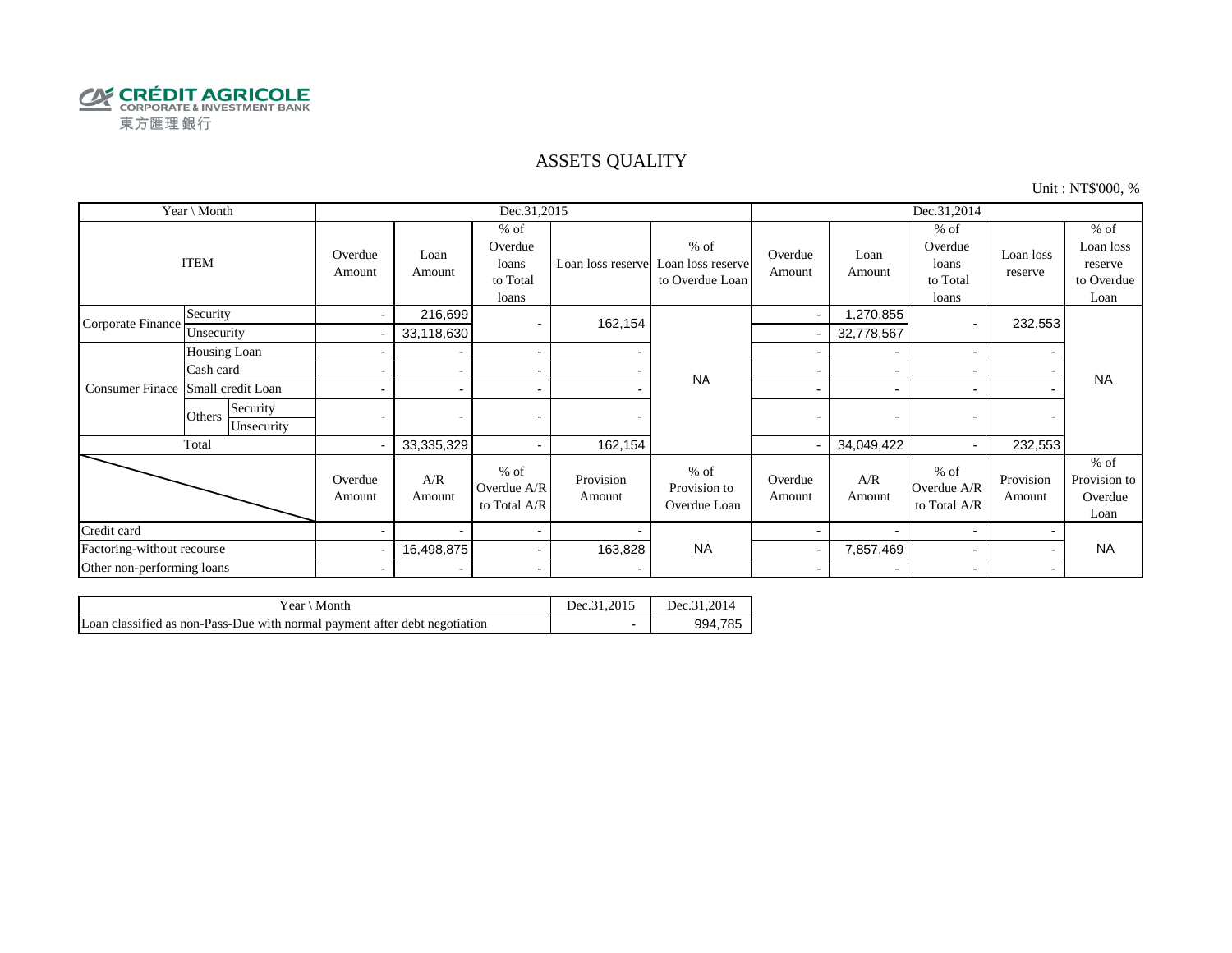

# Credit Exposure Concentration

Unit : NT\$'000, %

| Year $\setminus$<br>Month |                         | Dec.31,2015                                |               |                                              | Dec.31,2014                |                                            |               |                                              |  |  |
|---------------------------|-------------------------|--------------------------------------------|---------------|----------------------------------------------|----------------------------|--------------------------------------------|---------------|----------------------------------------------|--|--|
| Ranking                   | Group Name              | <b>INDUSTRIAL</b><br><b>CLASSIFICATION</b> | Credit Amount | % of Credit<br>amount to<br>net worth $(\%)$ | Group Name                 | <b>INDUSTRIAL</b><br><b>CLASSIFICATION</b> | Credit Amount | % of Credit<br>amount to<br>net worth $(\%)$ |  |  |
|                           | <b>FOXXXXX PIXXXXXX</b> | Manufacturing                              | 9,897,722     |                                              | 406% FOXXXXX PlXXXXXX      | Manufacturing                              | 6,440,410     | 296%                                         |  |  |
| 2                         | <b>Ouxxxx</b>           | Manufacturing                              | 8,622,972     |                                              | 354% Quxxxx                | Manufacturing                              | 5,619,529     | 258%                                         |  |  |
| 3                         | <b>CxCx</b>             | Construction                               | 3,978,009     |                                              | 163% Taxxxx Sexx Coxxxxxxx | Manufacturing                              | 5,619,529     | 258%                                         |  |  |
| 4                         | Mexxxxxx Cpx            | <b>Financial Service</b><br>Activities     | 3,959,730     |                                              | 162% CxCx                  | Construction                               | 4,674,909     | 215%                                         |  |  |
| 5                         | Csxx Coxxxxxxxx         | Manufacturing                              | 2,820,333     |                                              | 116% Fxx Eaxxxxx           | Manufacturing                              | 3,566,032     | 164%                                         |  |  |
| 6                         | <b>Fxx Eaxxxxx</b>      | Manufacturing                              | 2,059,691     |                                              | 84% CSXX COXXXXXXX         | Manufacturing                              | 2,715,878     | 125%                                         |  |  |
| 7                         | Unxxxx Mixxxxxxxxxxxxxx | Manufacturing                              | 1,319,910     |                                              | 54% EVXXXXXX               | Transportation and<br>warehousing          | 2,170,766     | 100%                                         |  |  |
| 8                         | <b>Chxxx Stxxx</b>      | Ironmaking and<br>Steelmaking              | 899,528       |                                              | 37% Pxx Cxxx               | <b>Financial Holding</b>                   | 1,228,677     | 57%                                          |  |  |
| 9                         | YUXXX MOXXX             | Manufacturing                              | 659,955       |                                              | 27% Hox Hax                | Manufacturing                              | 994,785       | 46%                                          |  |  |
| 10                        | Taxxxx Cexxxx           | Manufacturing                              | 626,957       |                                              | 26% UXX PXXXXXXX           | <b>Financial Holding</b>                   | 955,637       | 44%                                          |  |  |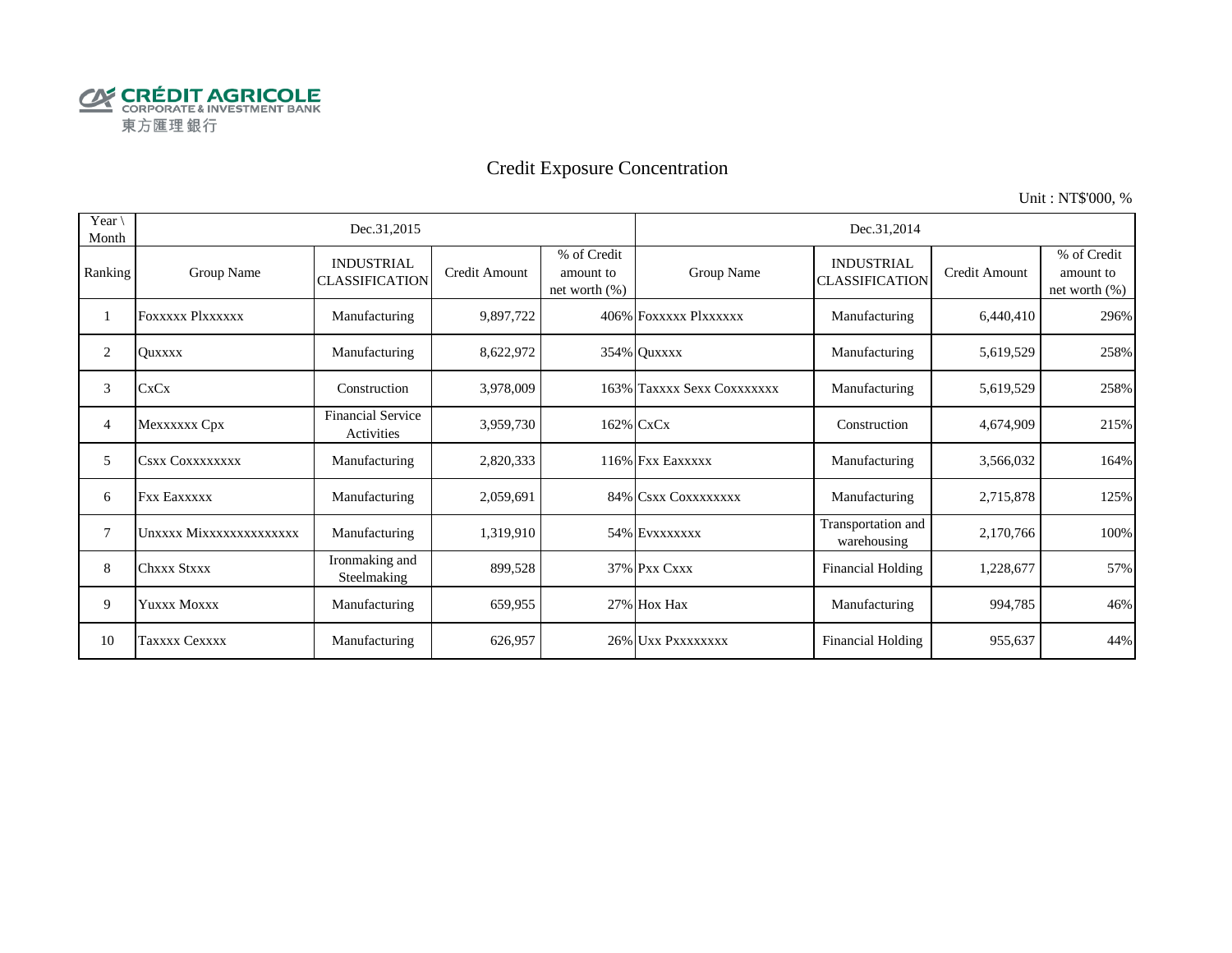

### Interest-Rate Sensitivity - TWD Currency Dec.31,2015

Unit : NT\$'000, %

| <b>ITEM</b>                                                  | $0$ to $90$ days                                           | 91 to 180 days           | 181 days to 1 year       | over 1 year | <b>TOTAL</b> |  |  |  |  |  |
|--------------------------------------------------------------|------------------------------------------------------------|--------------------------|--------------------------|-------------|--------------|--|--|--|--|--|
| Sensitive assets                                             | 5,731,904                                                  | 2,407,776                | 4,157,050                | 2,707,120   | 15,003,850   |  |  |  |  |  |
| Sensitive liabilities                                        | 618,865                                                    | $\overline{\phantom{0}}$ | $\overline{\phantom{a}}$ | 1,574,822   | 2,193,687    |  |  |  |  |  |
| Sensitive Gap                                                | 5,113,039                                                  | 2,407,776                | 4,157,050                | 1,132,298   | 12,810,163   |  |  |  |  |  |
| Equity                                                       |                                                            |                          |                          |             | 2,348,628    |  |  |  |  |  |
| Ratio of interest-rate sensitive assets to liabi<br>683.96 % |                                                            |                          |                          |             |              |  |  |  |  |  |
|                                                              | Ratio of interest-rate sensitive gap to equity<br>545.43 % |                          |                          |             |              |  |  |  |  |  |

# Dec.31,2015 Interest-Rate Sensitivity - USD Currency

Unit : US\$'000, %

| <b>ITEM</b>                                                      | $0$ to 90 days | 91 to $180$ days | 181 days to 1 year | over 1 year | <b>TOTAL</b> |  |  |  |  |
|------------------------------------------------------------------|----------------|------------------|--------------------|-------------|--------------|--|--|--|--|
| Sensitive assets                                                 | 660,847        | 125,000          | 90,200             | 195,127     | 1,071,174    |  |  |  |  |
| Sensitive liabilities                                            | 1,215,562      | 444,544          | 1,000              | ۰           | 1,661,106    |  |  |  |  |
| Sensitive Gap                                                    | (554, 715)     | (319, 544)       | 89,200             | 195,127     | (589, 932)   |  |  |  |  |
| Equity                                                           |                |                  |                    |             | 2,746        |  |  |  |  |
| Ratio of interest-rate sensitive assets to liabi<br>64.49 %      |                |                  |                    |             |              |  |  |  |  |
| Ratio of interest-rate sensitive gap to equity<br>$-21,483.32\%$ |                |                  |                    |             |              |  |  |  |  |

Note:

- 1. Interest-rate sensitive assets or liabilities represent interest bearing assets or interest paying liabilities influenced by the fluctuation of interest rates.
- 2. Ratio of interest-rate sensitive assets to liabilities = Interest-rate sensitive assets ÷ Interest-rate sensitive liabilities (i.e. New Taiwan Dollar interest-rate sensitive assets and New Taiwan Dollar interest-rate sensitive liabilities with tenors of less than one year)
- 3. Interest-rate sensitive gap = Interest-rate sensitive assets  $-$  Interest-rate sensitive liabilities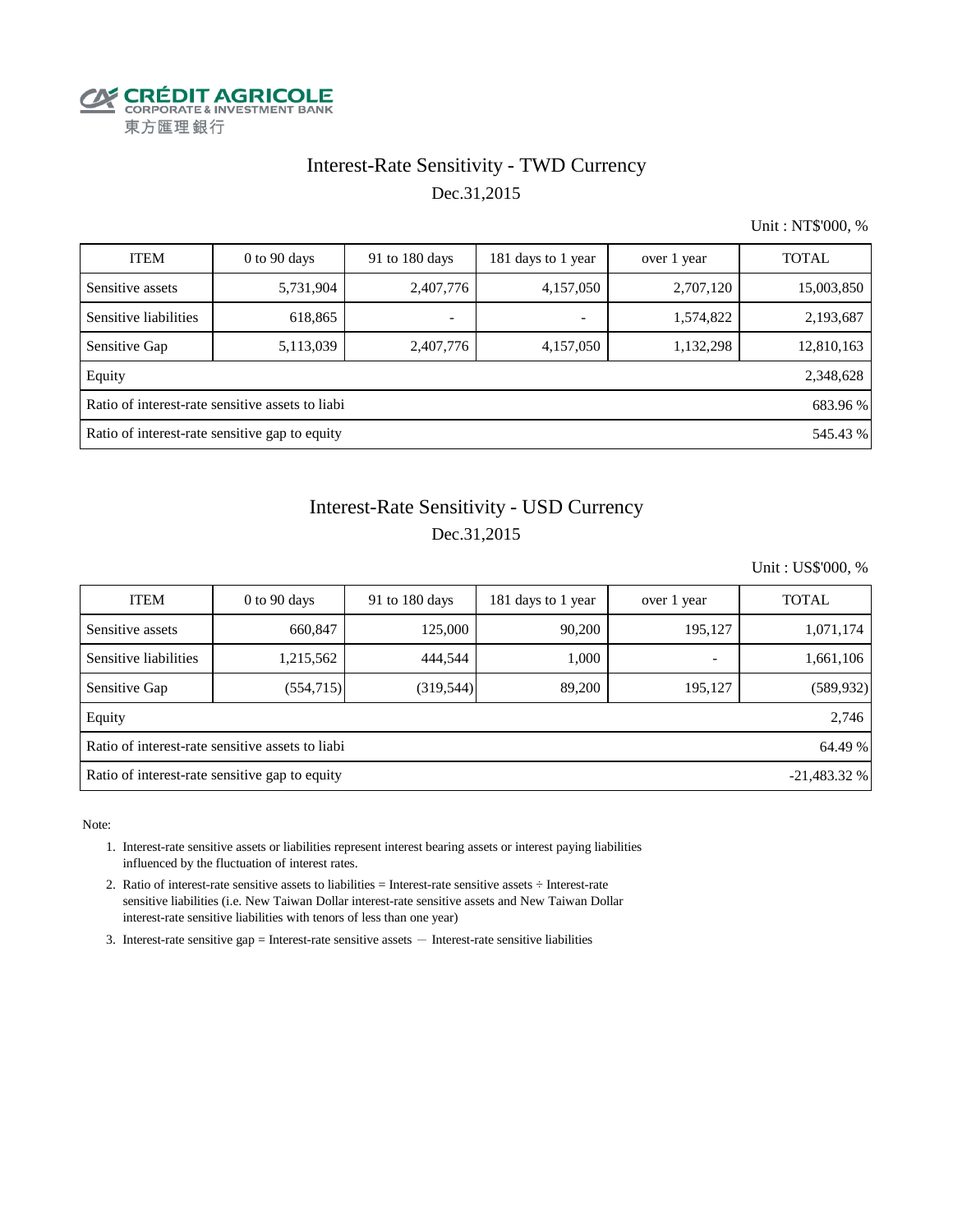

# Ratio of Profitability

Unit : %

| <b>ITEM</b>               |                   | Dec.31,2015 | Dec.31,2014 |  |
|---------------------------|-------------------|-------------|-------------|--|
| Ratio of return on assets | before income tax | 0.32 %      | 0.41%       |  |
|                           | after incometax   | 0.29 %      | 0.35 %      |  |
| Ratio of return on equity | before income tax | 17.77 %     | 20.01 %     |  |
|                           | after incometax   | 15.92 %     | 16.94 %     |  |
| Ratio of net income       |                   | 38.24 %     | 37.62 %     |  |

Note:

- 1. Ratio of return on assets = Income before income tax  $\div$  Average assets
- 2. Ratio of return on equity = Income before income tax  $\div$  Average equity
- 3. Ratio of net income = Income before income tax  $\div$  Total revenue
- 4. Income before income tax is the year-to-date accumulated income.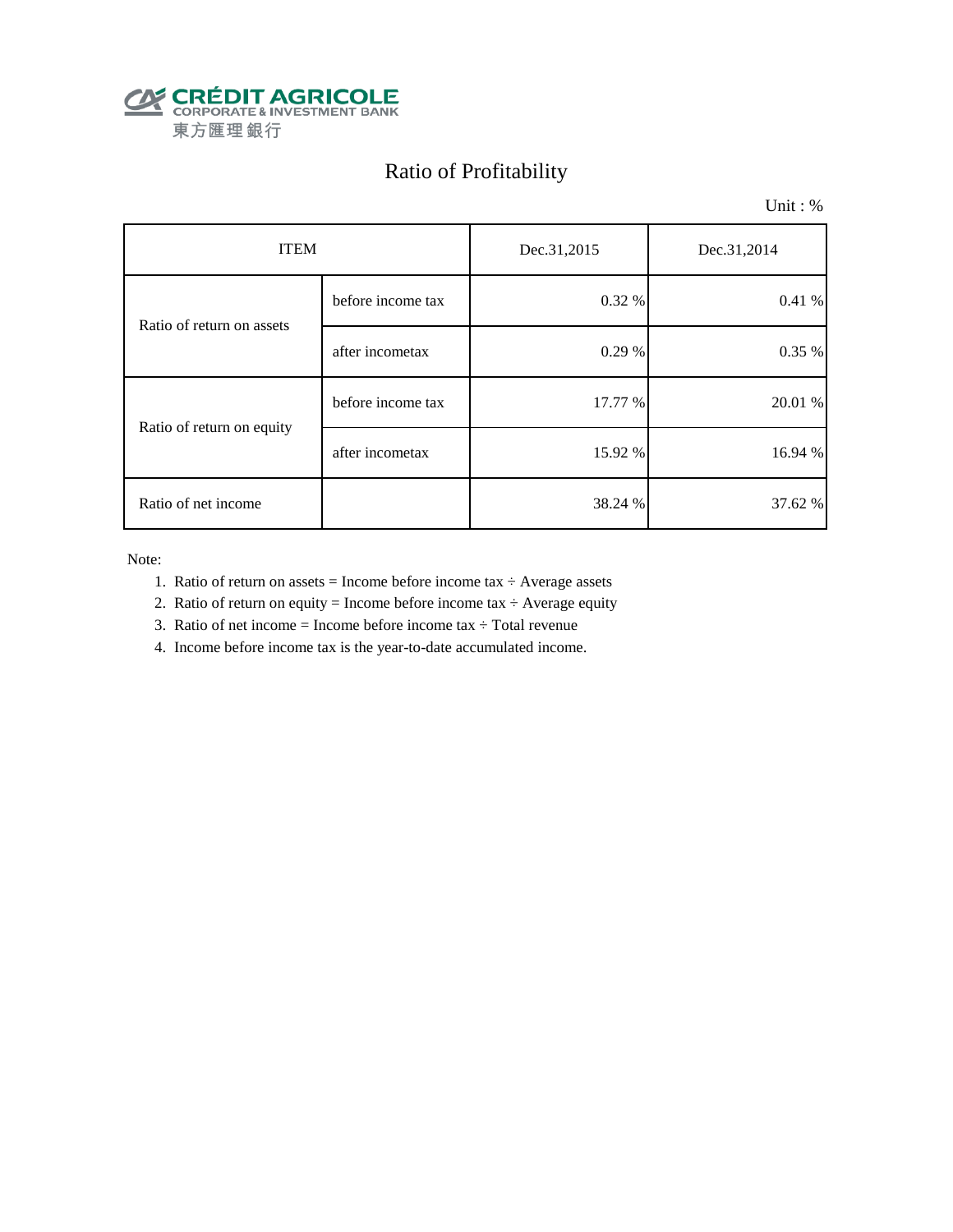

# Analysis of Assets and Liabilities by Maturity Date - TWD Currency Dec.31,2015

Unit : NT\$'000

| <b>ITEM</b> | <b>TOTAL</b> | Amount for the remaining period to the maturity date |                 |                |                       |             |  |  |
|-------------|--------------|------------------------------------------------------|-----------------|----------------|-----------------------|-------------|--|--|
|             |              | 0 to 30 days                                         | $31$ to 90 days | 91 to 180 days | 181 days to<br>1 year | over 1 year |  |  |
| Assets      | 510,421,962  | 153,861,943                                          | 153,440,433     | 106,742,928    | 58,342,207            | 38,034,451  |  |  |
| Liabilities | 498,942,509  | 135,051,691                                          | 170,501,244     | 125,579,083    | 44,272,606            | 23,537,885  |  |  |
| Gap         | 11,479,453   | 18,810,252                                           | $-17,060,811$   | $-18,836,155$  | 14,069,601            | 14,496,566  |  |  |

Note:

 1. The table includes only New Taiwan Dollar amounts (i.e. excludes assets and liabilities denominated in foreign currency).

## Analysis of Assets and Liabilities by Maturity Date - USD Currency Dec.31,2015

Unit : US\$'000

|             | <b>TOTAL</b> | Amount for the remaining period to the maturity date |                 |                |                       |             |  |  |
|-------------|--------------|------------------------------------------------------|-----------------|----------------|-----------------------|-------------|--|--|
| <b>ITEM</b> |              | $0$ to 30 days                                       | $31$ to 90 days | 91 to 180 days | 181 days to<br>1 year | over 1 year |  |  |
| Assets      | 19,995,593   | 6,846,371                                            | 6,211,901       | 4,204,604      | 1,753,360             | 979,357     |  |  |
| Liabilities | 21,300,741   | 7,683,622                                            | 5,790,264       | 4,371,397      | 2,651,590             | 803,868     |  |  |
| Gap         | $-1,305,148$ | $-837,251$                                           | 421,637         | $-166,793$     | $-898,230$            | 175,489     |  |  |

Note:

1. The table includes only U.S. Dollar amounts.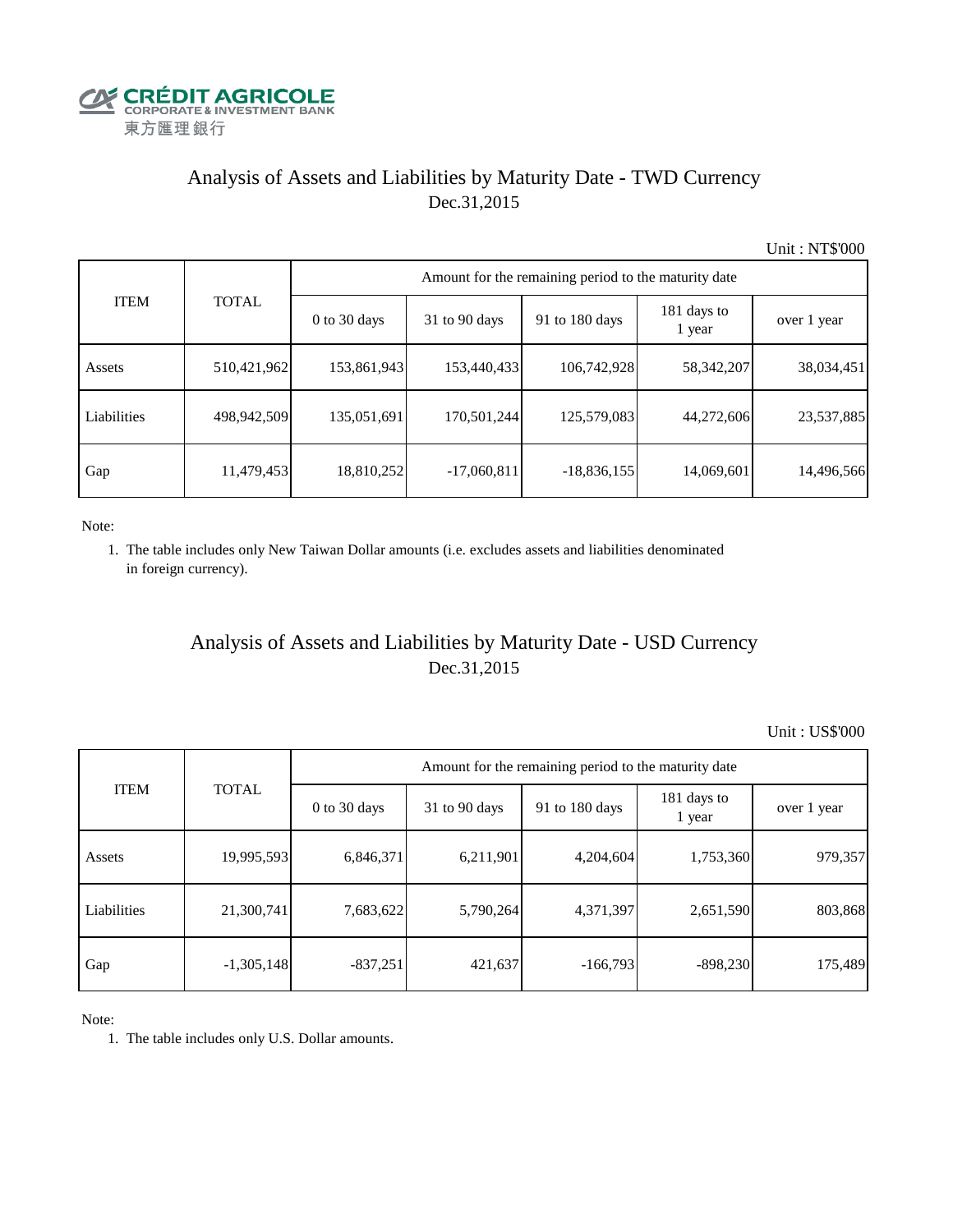

### Sale of Distressed Debt Information Dec.31,2015

1. Transcation information of distressed debt sale Unit: NT\$'000

Transaction  $\frac{\text{D}}{\text{Date}}$  Counterparty Debt Component Book Value Selling Price Gain/loss from disposal Condition of Agreement Relationship with counterparty - - - - - - - -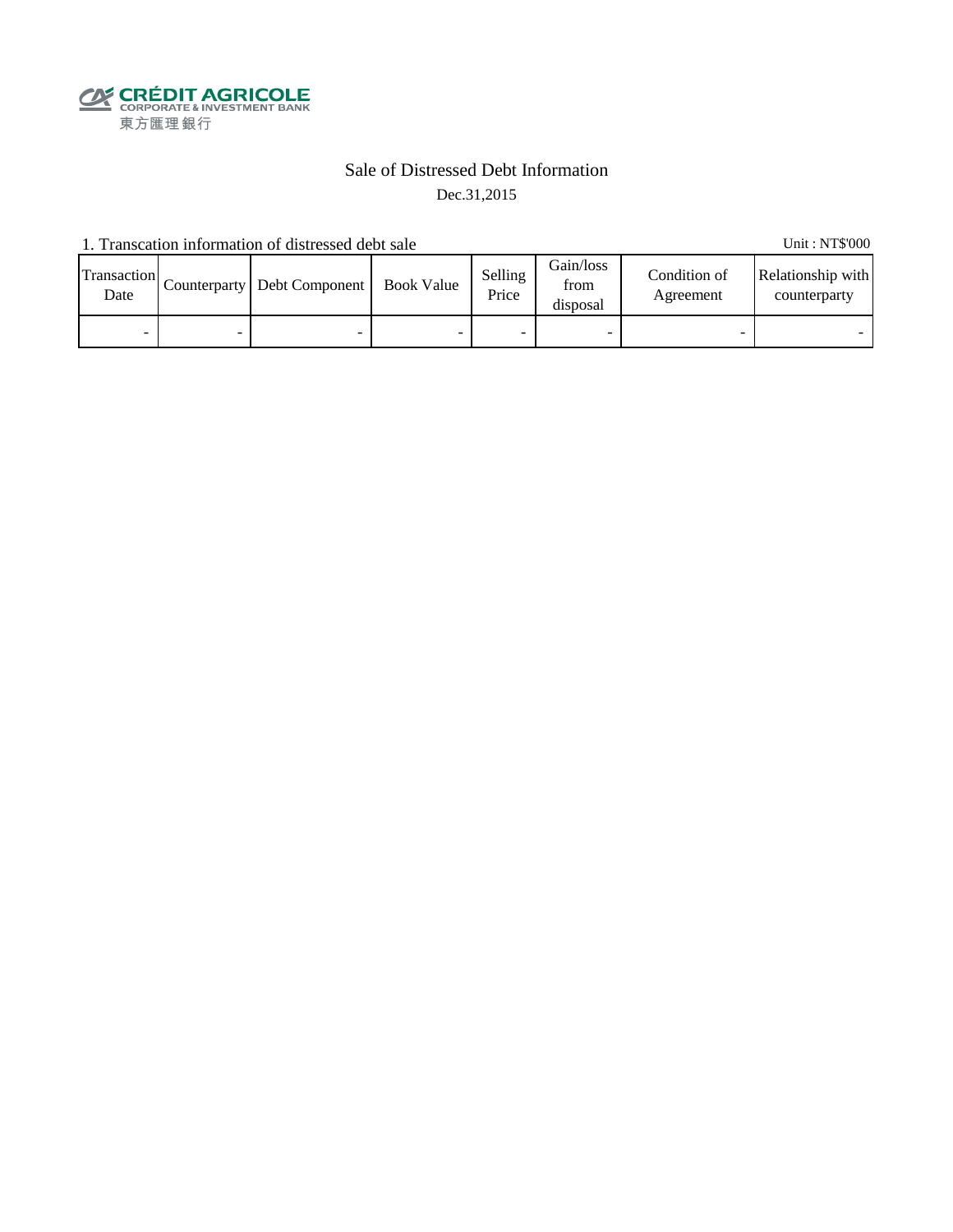

### Information of reinvestment business Dec.31,2015

Unit : NT\$'000

| Investee<br>company | Main<br>Locatio<br>n<br>Item | Stockholdi   Investment | Realized                         | Conditions of share consolidation between the<br>company and its affiliated companies |                          |                                    |                                 |          |                                        |         |
|---------------------|------------------------------|-------------------------|----------------------------------|---------------------------------------------------------------------------------------|--------------------------|------------------------------------|---------------------------------|----------|----------------------------------------|---------|
|                     |                              | Operating               | ng ratio in<br>Closing<br>Period | Gain/Loss in<br><b>Book</b><br>Value<br>Current<br>Period                             |                          | Current number<br>of stock holding | Pro Forma<br>number of<br>stock | of stock | Total<br>Number Stockholdin<br>g ratio | Remarks |
| -                   |                              | -                       |                                  | -                                                                                     | $\overline{\phantom{a}}$ |                                    |                                 | -        |                                        |         |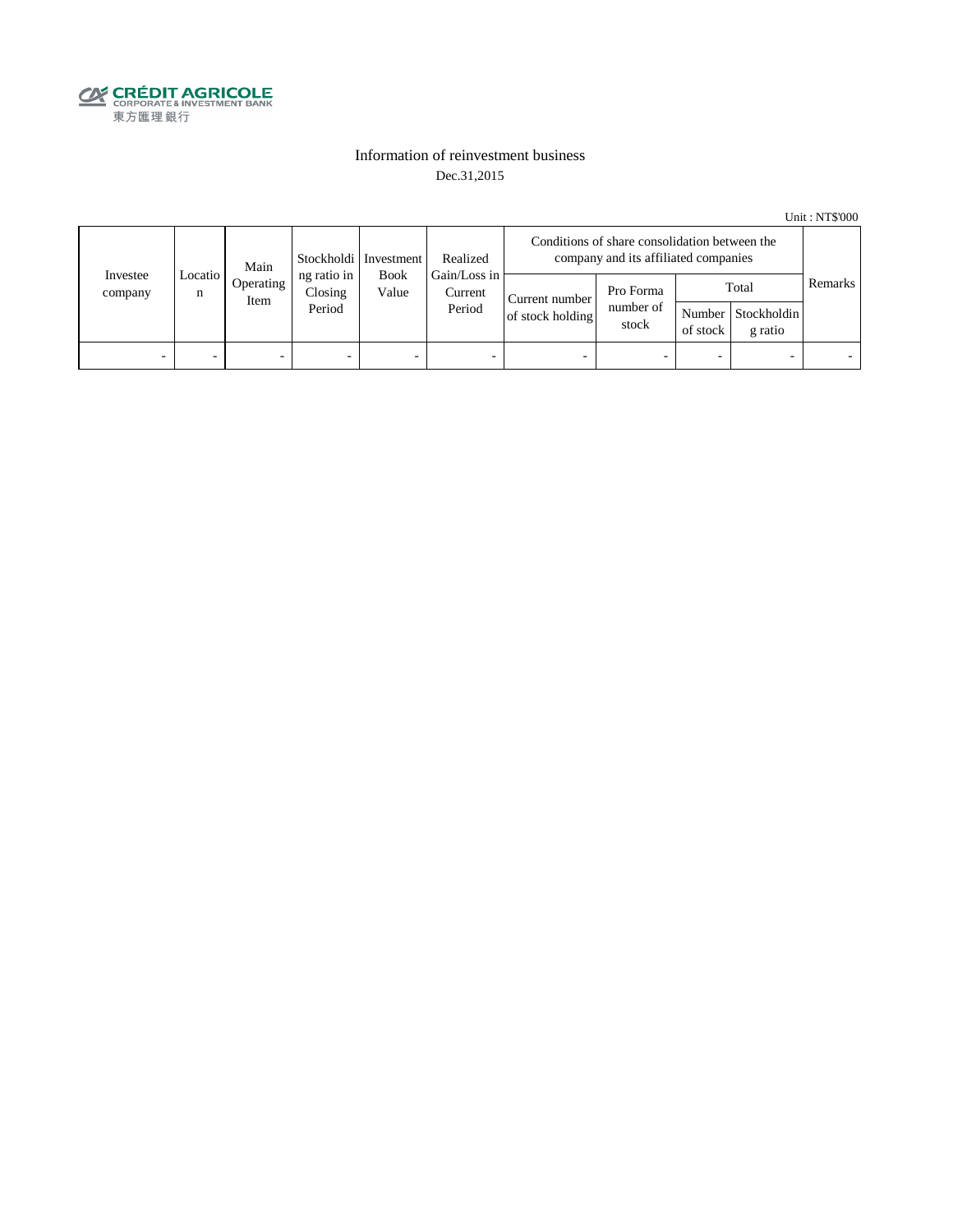

# Ratio of Deposits, Time Deposits and Foreign Currency Deposits to Total Deposits

Unit : NT\$'000, %

|                                | Dec.31,2015 | Dec.31,2014 |  |  |
|--------------------------------|-------------|-------------|--|--|
| Demand deposits                | 1,333,402   | 456,405     |  |  |
| % of Demand deposits           | 3.34 %      | 5.21 %      |  |  |
| Time deposits                  | 38,619,838  | 8,307,575   |  |  |
| % of Time deposits             | 96.66 %     | 94.79 %     |  |  |
| Foreign currency deposits      | 39,262,745  | 8,507,674   |  |  |
| % of Foreign currency deposits | 98.27 %     | 97.08%      |  |  |

Note:

1. % of Demand deposits = demand deposits  $\div$  total deposits ;

% of Time deposits = time deposits  $\div$  total deposits ;

- % of Foreign currency deposits = foreign currency deposits  $\div$  total deposits
- 2. Demand deposits and Time deposits include Foreign currency deposits and Treasury deposits.
- 3. Postal office deposits are excluded.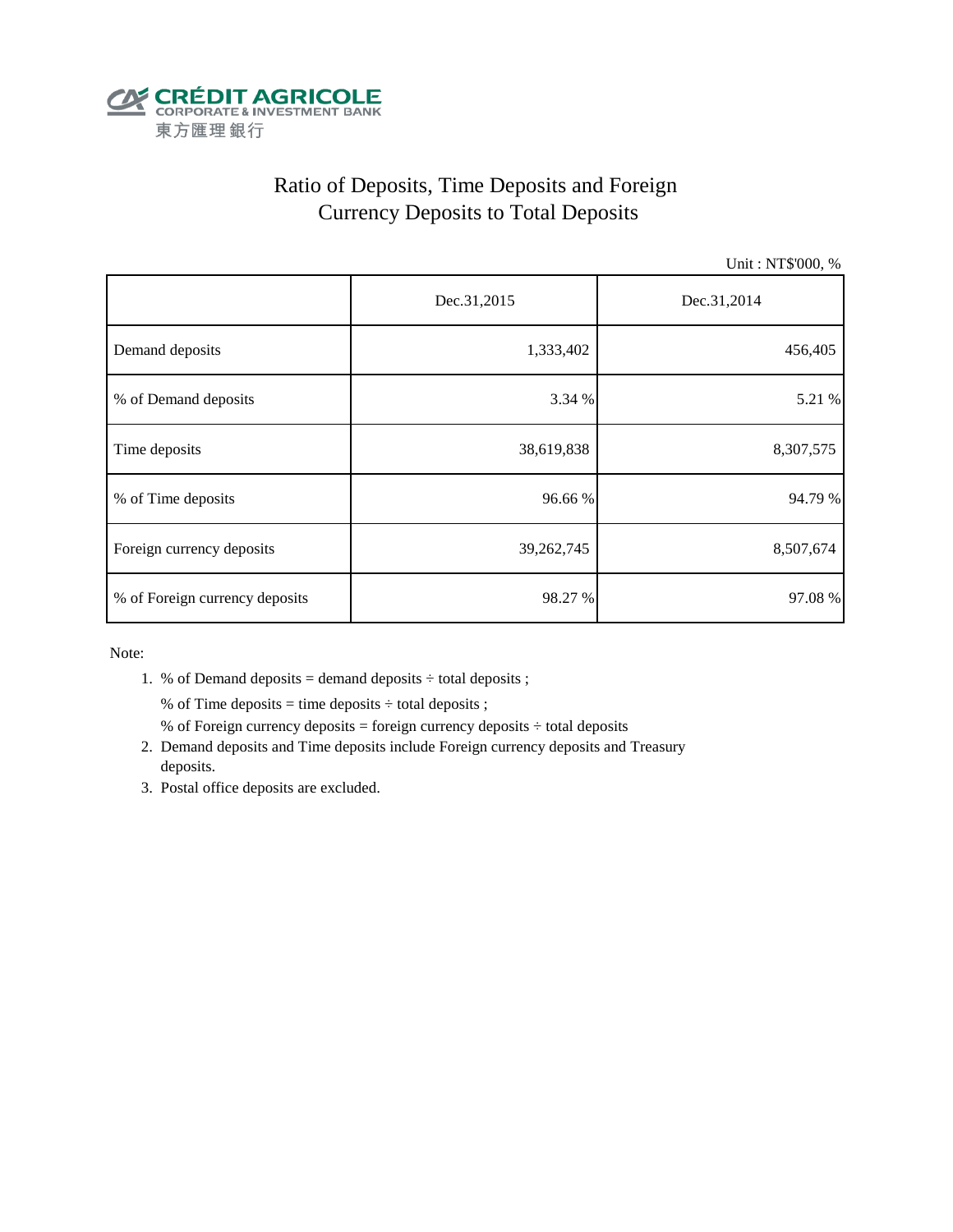

# Ratio of Small and Medium-Size Enterprise (SME) Loans

Unit : NT\$'000, %

|                     | Dec.31,2015 | Dec.31,2014 |  |  |
|---------------------|-------------|-------------|--|--|
| <b>SME</b> Loans    |             |             |  |  |
| % of SME Loans      | $0.00~\%$   | $0.00\ \%$  |  |  |
| Consumer Loans      |             |             |  |  |
| % of Consumer Loans | $0.00\ \%$  | 0.00 %      |  |  |

Note:

- 1. % of SME Loans = SME Loans ÷ Total Loans;
- % of Consumer Loans = Consumer Loans  $\div$  Total Loans promulgated by the Banking Bureau.  $\frac{3}{5}$

Employee Loans under Welfare Committee and other individual Consumer Loans.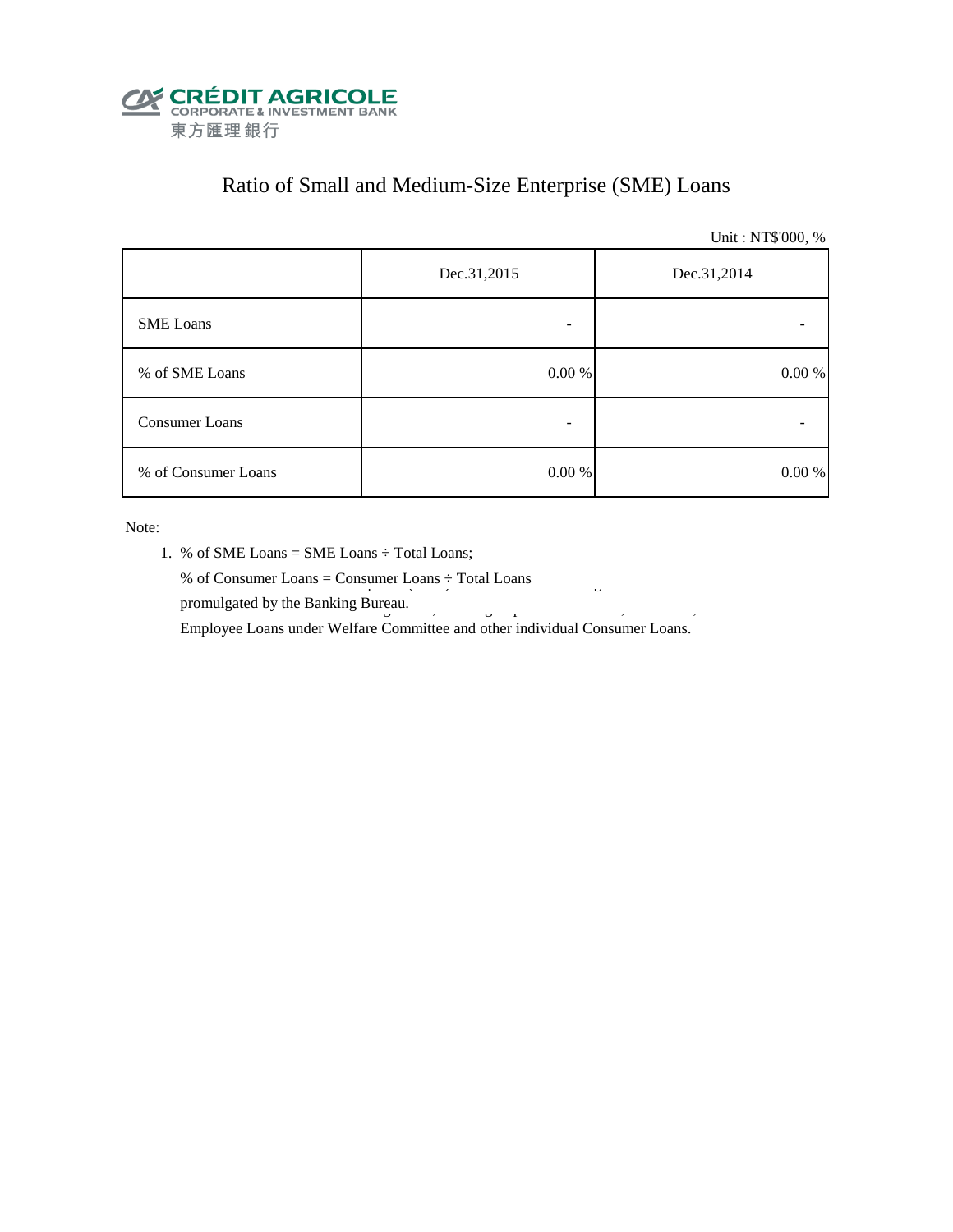

# Interest Bearing Assets and Interest Paying Liabilities

|                                                          |                    |                          |                    | Unit: NT\$'000, %        |  |
|----------------------------------------------------------|--------------------|--------------------------|--------------------|--------------------------|--|
|                                                          | Dec.31,2015        |                          | Dec.31,2014        |                          |  |
| <b>ITEM</b>                                              | Average<br>balance | Average<br>interest rate | Average<br>balance | Average<br>interest rate |  |
| Interest bearing assets                                  | 95,593,792         | 0.97 %                   | 103,372,819        | 0.82 %                   |  |
| Due from Central Bank, other branches<br>and other banks | 30,063,271         | 0.60%                    | 54,573,906         | 0.40%                    |  |
| Securities purchased                                     | 9,570,524          | 1.09 %                   | 11,434,918         | 1.30 %                   |  |
| A/R Forfaiting - without recourse                        | 14,047,159         | 0.89 %                   |                    | 0.00 %                   |  |
| Loans, discounted notes and bills                        | 41,912,838         | 1.20 %                   | 37,363,995         | 1.29 %                   |  |
| Interest paying liabilities                              | 98,990,844         | 0.77%                    | 122,218,475        | 0.32 %                   |  |
| Due to banks and other branches                          | 62,026,110         | 0.83 %                   | 113,294,130        | 0.29 %                   |  |
| Deposits (demand deposits, time<br>deposits and NCD)     | 36,964,734         | 0.66%                    | 8,924,345          | 0.72%                    |  |

Note:

1. Average balance is based on daily average balance of interest bearing assets or interest liabilities.

 2. Interest bearing assets or interest paying liabilities are disclosed in accordance with the chart of accounts or their nature.